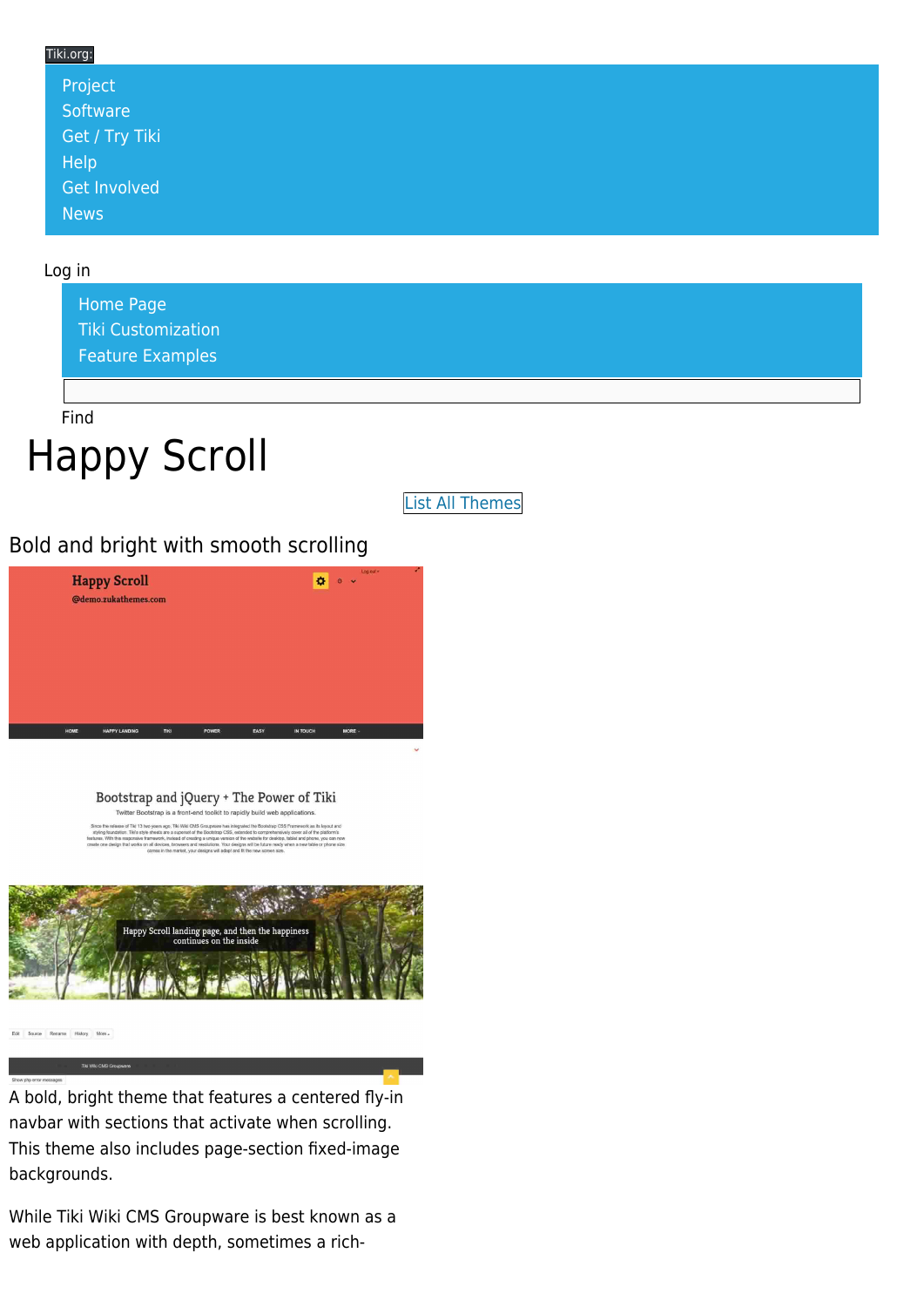experience easy-scrolling front page can be a good face for the website. The Happy Scroll theme, originally created by the Bootply team as a one-page scroller, is now adapted to Tiki to meet the requests for an easy click-and-scroll "landing page". The original theme has been extended, of course, to cover Tiki's sections and features. The scroll motion used on the front page is also used in the "autotoc" in-page table of contents feature, and of course can be used elsewhere in the site as long as the script (themes/Happy\_Scroll/js/custom.js) is updated to include the relevant page element id.

# Installation

When the theme archive is expanded, its files will be in a directory (folder) that contains all the theme files in their necessary subdirectories. Install the theme by transferring this directory to the Tiki site's "themes" directory. After refreshing the site's Look and Feel admin page, the theme name will appear in the theme selector, and can be selected.

# The Homepage

About the construction of the Homepage, of course it can be done in various ways including having all the content in one page (and optionally turning on section editing) but, at the demo site, each page section is actually a separate wiki page, fetched by the Include plugin to complete the page. One section can be edited easily without worrying about breaking the layout or content of the full page. Or replace a section with another completely different one by simply changing the Include plugin's directive.

### **Wiki Source of HomePage**

```
{include page="Homepage_Section1"
page_edit_icon="n"}
{include page="Homepage_Section2"
page_edit_icon="n"}
{include page="Homepage_Section3"
page_edit_icon="n"}
{include page="Homepage_Section4"
page_edit_icon="n"}
{include page="Homepage_Section5"
page_edit_icon="n"}
```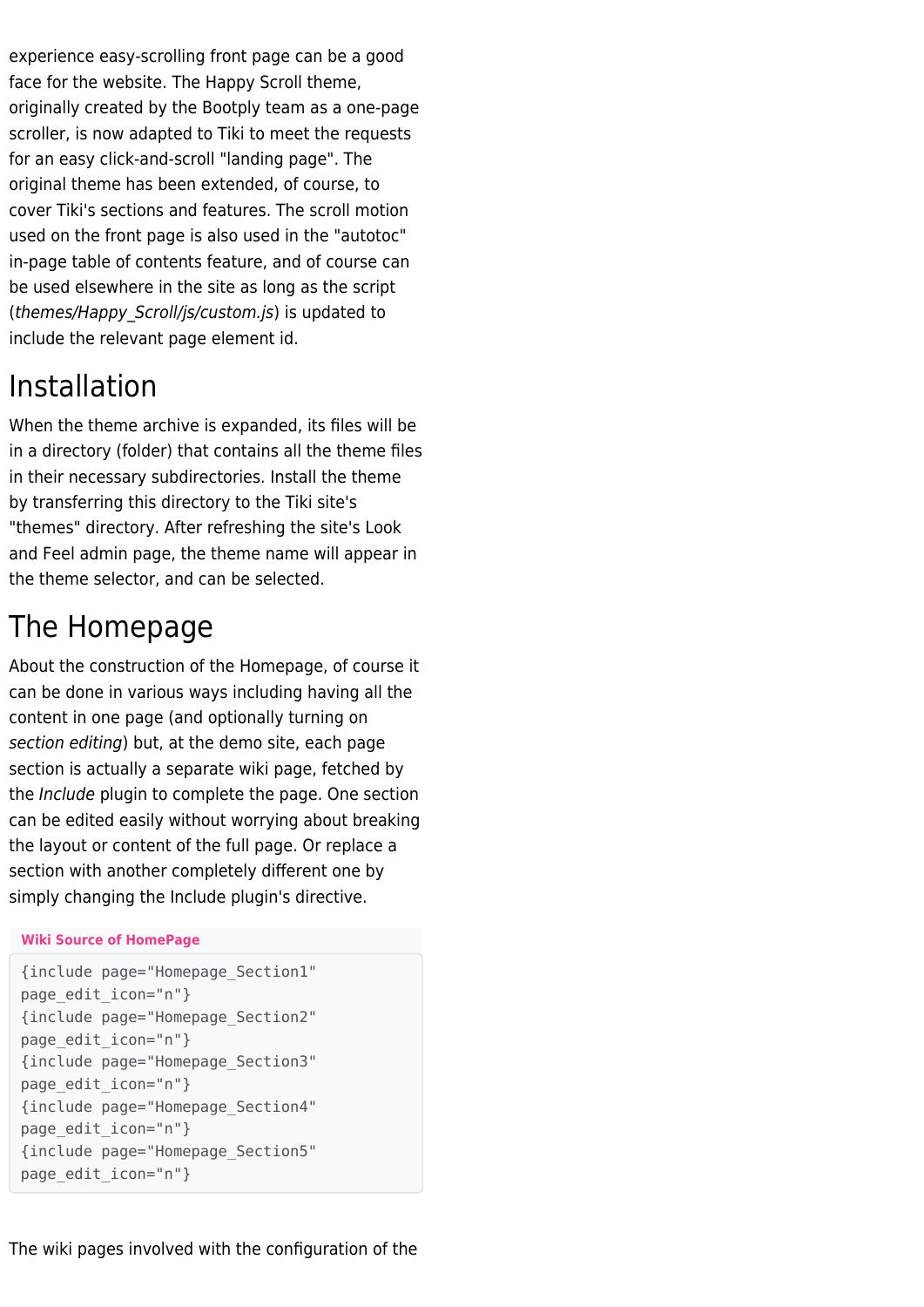Happy Scroll theme have been put in a zip archive and included with the theme files (Happy Scroll wiki pages-xml.zip). These can be imported at the Tiki site were the theme is being installed by calling "tiki-import\_xml\_zip.php". The pages are the ones used at the demo site, which can be a model for setting up your own content.

The wiki pages include a couple that are used with modules to display some elements. The cog icon in the page header opens a menu whose contents are a wiki page - HappyScroll Homepage links, which is displayed via a menupage module (which has parameters nobox=y and topclass ("Containing Class" under the "Appearance" tab) =  $col-xs-6$  at the demo site).

The "back to top" chevron icon at the bottom of the page is also set up using a menupage module. The wiki page is HappyScroll scroll-up-icon and it is assigned to the Bottom module zone, and has a nobox=y parameter.

#### There is a custom CSS file

(themes/Happy\_Scroll/css/custom.css) that contains the rules for the Homepage, or other page where the full-width background images are used. These CSS rules use the id of the page to make exceptions to the normal content container width. By default this is  $\frac{1}{2}$   $\frac{1}{2}$  the initial wiki page of the site. You may want to change this if you are using another wiki page for your site's homepage, or if otherwise you want to have the full-width background treatment on a different page (or pages). You can find the page id by looking at the page source in your browser. Line 2 will be something like  $\leq$ html lang="en"  $id="page 24"$  Instances of #page  $1$  in custom.css should be replaced with  $\frac{1}{2}$   $\frac{1}{2}$  and  $\frac{1}{2}$  or example, or whatever is the id number for the page you want the full-width background images to appear.

This custom.css file also is what sets the large height of the page-header on the homepage. This height (550 pixels) is a design element retained from the original Bootply design. You can leave this as is or change the pixel value, or remove the rule entirely if you want the height to be determined dynamically by the page header (top module zone) contents.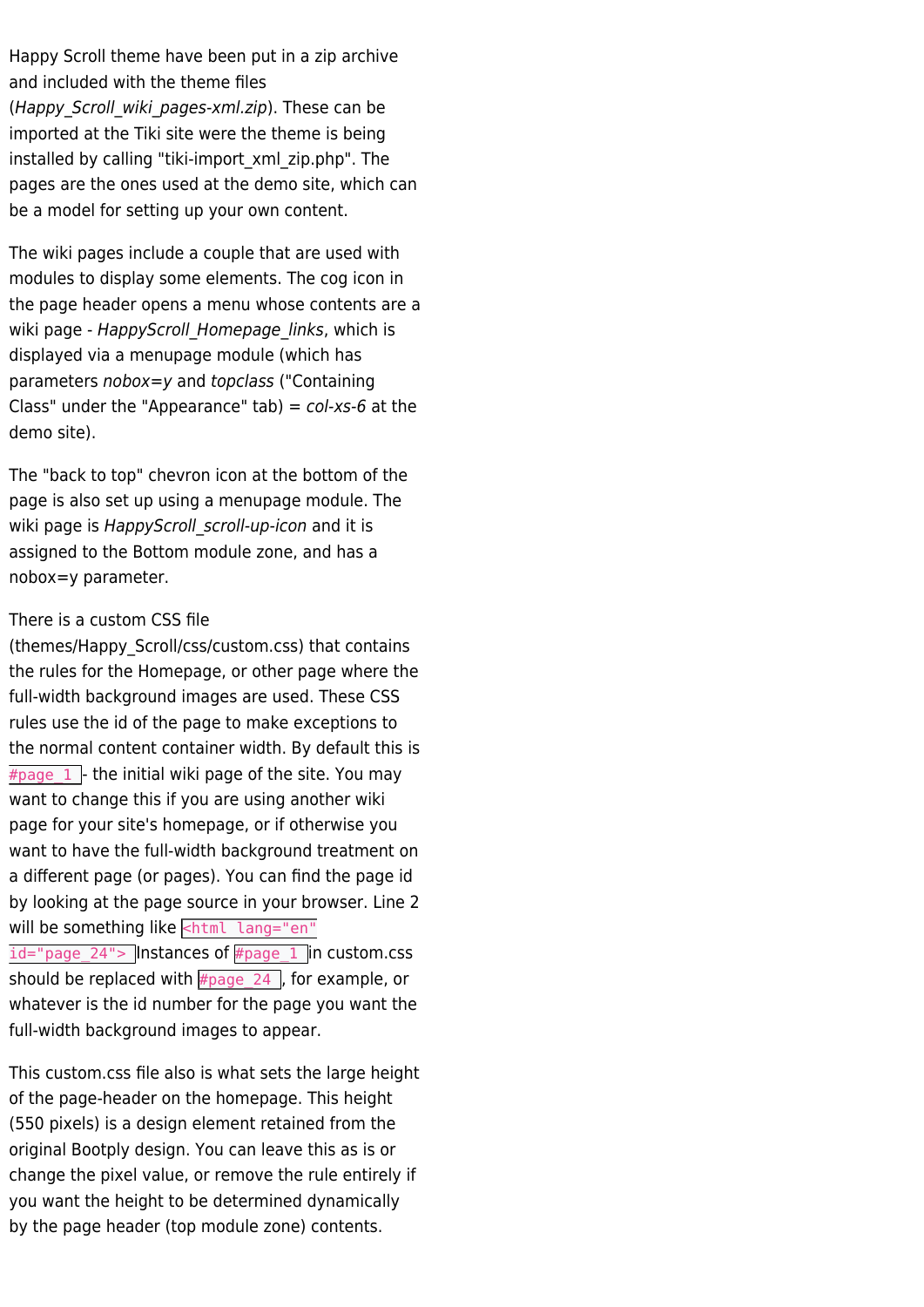The menu is edited with Tiki's Admin Menus feature. The menu items link to numbered sections of the Homepage, so updating the menu is fast and simple. A sample menu is included with the theme files (themes/Happy\_Scroll/menu\_Happy\_Scroll\_Homepag e.csv). This can be menu-options-imported at the Tiki where Happy Scroll is being installed.

#### **Happy Scroll Homepage menu**

```
optionId,type,name,url,position,section,per
m, groupname, userlevel, class, remove
0, 0, Home, #, 10, , , , "0""", , n
0,o, Happylanding, #section2, 20,,,,"0""",,n
0,o,Tiki,#section3,30,,,,"0""",,n
0,o,Power,#section1,40,,,,"0""",,n
0,o,Easy,#section4,50,,,,"0""",,n
0,o,Intouch,#section5,60,,,,"0""",,n
0,s,More,,70,,,,"0""",,n
0,o,StyleSamples,((TikiandBootstrapSampleEl
ements)),80,,,,"0""",,n
0,o,Blog,blog1-Example-Blog,90,,,,"0""",,n
0,o,GalleryOne,file4,100,,,,"0""",,n
0,o,GalleryOne-
Browse,file4?view=browse,110,,,,"0""",,n
```
This menu file, which can be seen in use at demo.zukathemes.com/Happy+Scroll, can be edited and then imported.

The module (in the topbar module zone) that contains that menu needs parameters like these:

```
id = 43type=horiz
navbar_toggle=y
navbar_class ("CSS class for the menu nav
element" under "Module" tab) = container
css=y
nobox=y
page=Happy Scroll
topclass ("Containing class", under
"Appearance" tab) = navbar-custom navbar-
inverse navbar-static-top nav-justified
```
Of course the page parameter should be changed to "Homepage" or whatever the name of the page is where the menu is to be used.

| Author              | Zukathemes (Gary Cunningham-Lee) |
|---------------------|----------------------------------|
| Author's<br>website | https://zukathemes.com           |